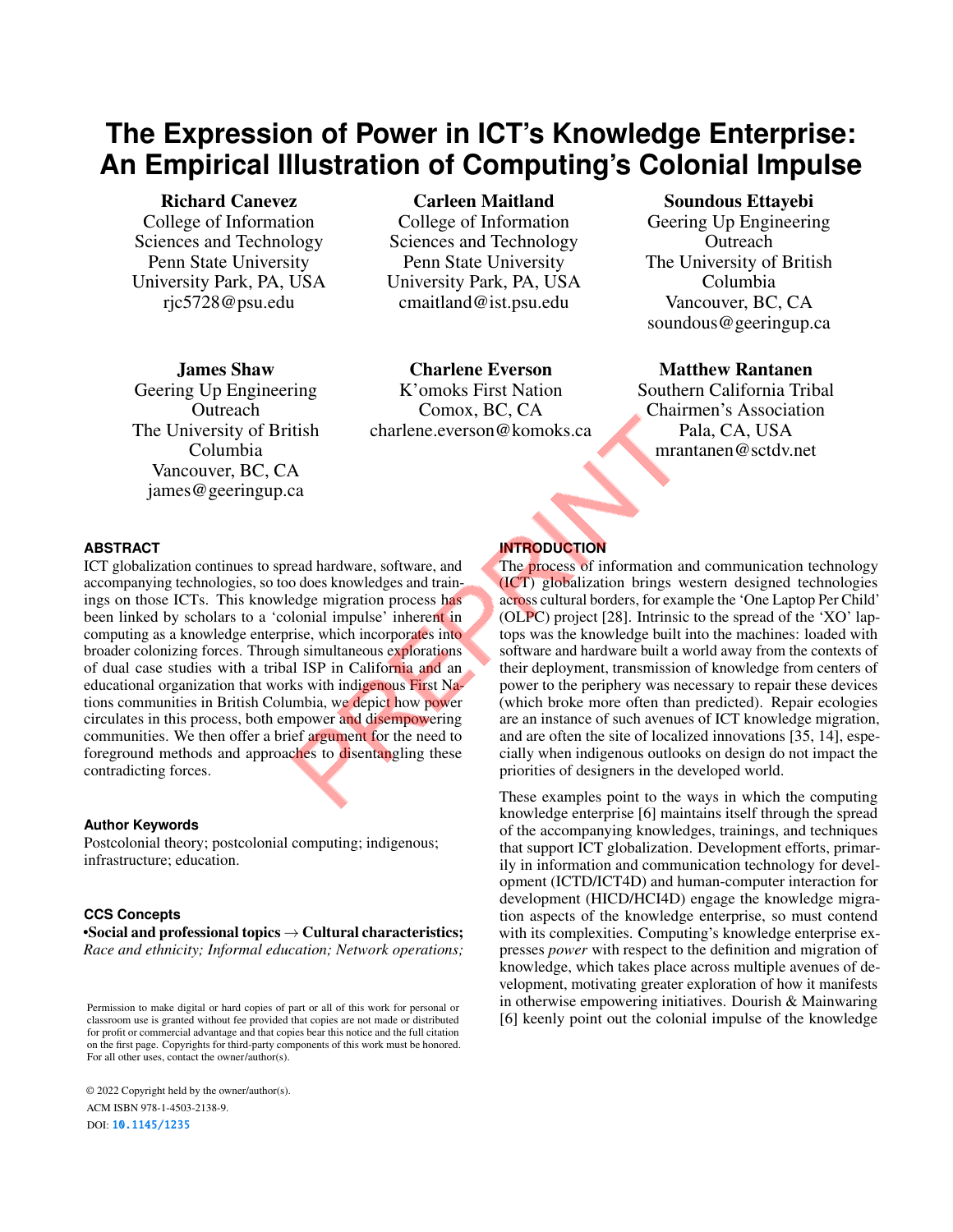enterprise<sup>[1](#page-1-0)</sup>, prioritizing examination of this process especially as it coincides with 'traditional' colonial practices.

We explore this multi-faceted expression of power by computing's knowledge enterprise (and its colonial implications) through a pair of case studies of projects firmly within ICT globalization, as well as with communities that navigate colonial realities: development of telecommunications infrastructure with an indigenous community in Southern California, USA, and a STEM educational program (within which ICT education is a component) in Vancouver, CA, servicing First Nations communities (among others) in British Columbia. We present relevant background, and then present the two cases briefly and lay out the context of computing's knowledge enterprise through empirical findings. We then close by analyzing expressions of power in these two domains, drawing parallel insights, and a conclusion.

#### **BACKGROUND**

Perpetual ICT access and use is increasingly becoming the norm as opposed to the exception of a privileged few. A valuing of access to digital resources has led scholars to examine the demographic dependencies of access [\[7,](#page-4-2) [13,](#page-4-3) [15\]](#page-4-4), particularly those identified as oppressed or underprivileged, including indigenous peoples. Indigenous engagement with computing is largely considered to be empowering, evident in desires to cross the 'digital divide' as an avenue of selfdetermination [\[19,](#page-4-5) [20\]](#page-5-2) and power [\[2\]](#page-4-6).

As access has become more available, our understanding of the digital divide has moved beyond access to use, and a broader view of potential implications of ICTs as a tool for self-determination and empowerment. ICT has enabled explorations of social and new media as avenues of cultural expression [\[1,](#page-4-7) [3,](#page-4-8) [23,](#page-5-3) [34\]](#page-5-4), language revitalization [\[9,](#page-4-9) [10\]](#page-4-10), land and territory management through geo-spatial information systems [\[12,](#page-4-11) [21,](#page-5-5) [25\]](#page-5-6), digital archiving [\[5,](#page-4-12) [33\]](#page-5-7), and supporting sovereignty [\[26,](#page-5-8) [27\]](#page-5-9).

Intrinsic to this movement is its bidirectionality: ICTs have impacts on culture, just as it they are a tool for self-determination and empowerment. Technological design has a status quo driven by influential social groups, described by philospher Andrew Feenberg as the "technical code" [\[8\]](#page-4-13). As technologies grow in use, so too does their impact, and the expression of their cultural origins. Awareness of ICT's cultural impact on indigenous communities has led to attempts to bridge the culture gap [\[30,](#page-5-10) [29\]](#page-5-11).

With ongoing damage to cultural integrity a known consequence of colonization [\[18\]](#page-4-14), the possibility of colonial expression in technologies, despite their ostensibly empowering value, collides with the reality of 'traditional' colonization. This is laid out by Dourish & Mainwaring [\[6\]](#page-4-1), who identified the colonial narratives that exist within the assumptions of ubiquitous computing (ubicomp). Ubicomp is, in their words, part of the "knowledge enterprise": the institutions that promote a universal knowledge, quelling pluralities of thought. Furthermore, the institutional centers of computing knowledge control the narrative of ICTs more broadly, and so colonial narratives extend beyond ubicomp to ICT globalization more generally. This line of inquiry into computing is further developed by Philip, Irani, & Dourish [\[24\]](#page-5-12), placing this discourse within the ICTD/ICT4D and HCI/HCI4D fields.

At the same time, what needs exploration is, given ICTs potential for negative impact, especially culturally, how the computing's knowledge enterprise expresses *power* in processes of globalization. Framing these expressions of power from the perspective of colonial assumptions synthesizes with colonial reality, a space which indigenous communities navigate daily. Exploring these expressions will contribute to postcolonial computing scholarship by furthering offering refinements of how scholars can also navigate this space and help ICTs realize their empowering potential.

#### **DUAL CASE STUDIES**

To explore the multi-faceted nature of power expression in computing's knowledge enterprise, we draw on two separate case studies performed by the primary investigatory (PI) and first author, in two separate national contexts. The first case study was conducted with a tribal internet service provider (ISP) in San Diego County, "Tribal Digital Village", and was IRB approved by the first author's home institution, as well as with permission from the organization itself. This ISP operates as a unit of the Southern California Tribal Chairmen's Association (SCTCA) in the outskirts of San Diego County, and provides broadband internet access to many of the reservations in the area. Owned and operated by the SCTCA, they operate independently of major telcos, many of whom have not made significant effort to provide internet access to reservation residents due to commercial challenges the rural context entails [\[31\]](#page-5-13). The case study itself focused on the organization's decision to reach the "hardest-to-reach" customers using television white spaces (TVWS) technology, a wireless broadband technology using this freshly opened chunk of wireless spectrum.

The other case study was conducted with a science, technology, engineering, and mathematics (STEM) educational outreach organization in Vancouver BC, the "Geering Up Engineering Outreach" program out of the University of British Columbia (UBC). Their educational outreach coverage involves over 20 indigenous First Nations communities throughout the province, and are seeking to indigenize their STEM educational offerings, as well as navigating the increased interest in IT education as a result of provincial educational priorities [\[32,](#page-5-14) [17\]](#page-4-15). In particular we focused on the organization's relationship with K'omoks First Nation, a small First Nations community (approximately 200 registered members as of 2016 [\[11\]](#page-4-16)) on Vancouver Island with a standing relationship for educational outreach with Geering Up. This research received IRB approval from the PI's home institution, UBC, and K'omoks First Nation.

In both of these case studies, the PI first author spent time embedded with each (2 weeks in 2017 with the former, 2

<span id="page-1-0"></span><sup>&</sup>lt;sup>1</sup>'Colonial impulse' here speaks to the tendency for a knowledge enterprise to promote certain assumptions (i.e. universality or uneven distribution) that have a colonial orientation with regards to 'other' knowledges.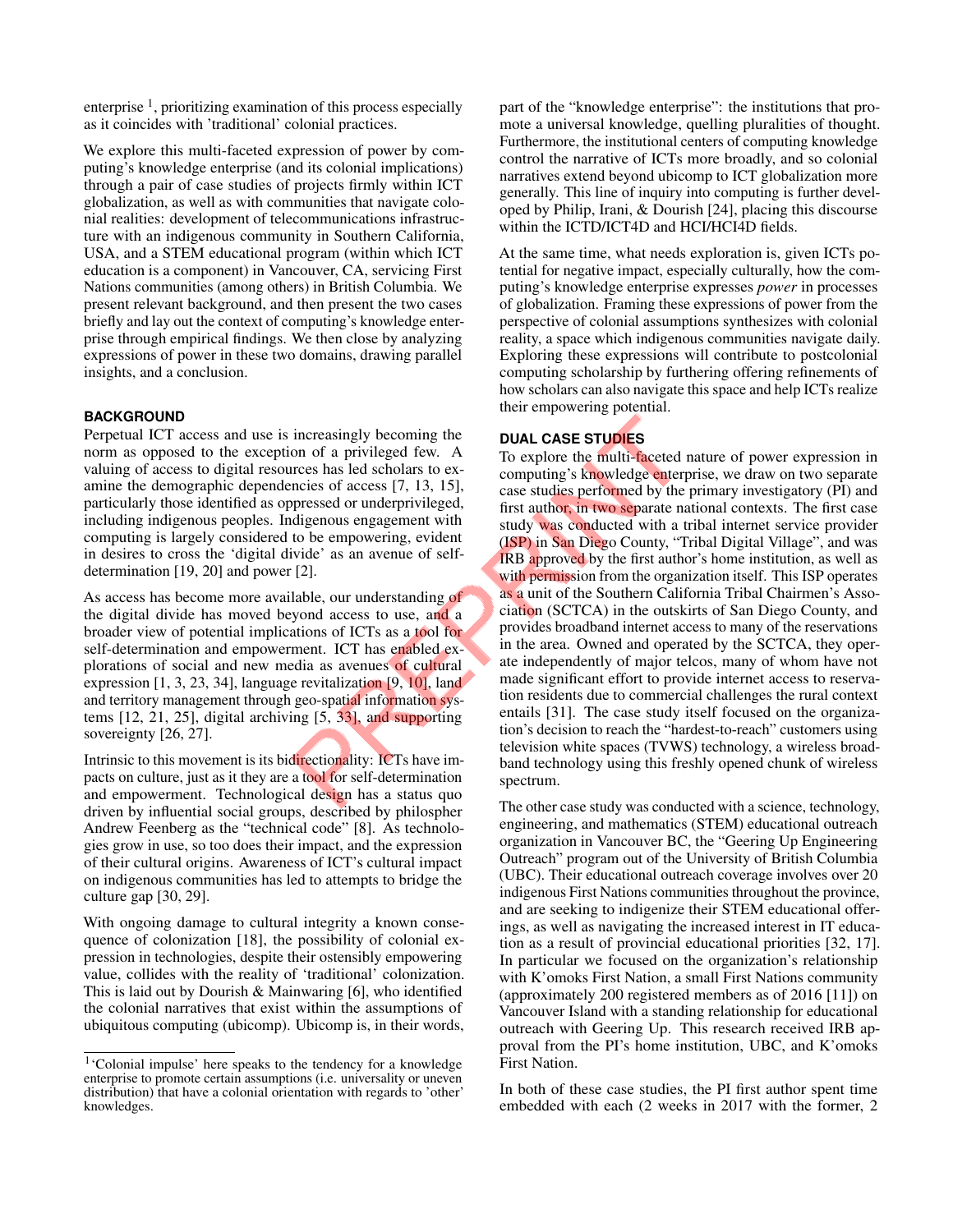months in 2019 with the latter) building relationships, observing work practices, collecting documentation, and conducting interviews.

#### **Synthesizing the Case Studies**

While these are certainly distinct cases with regards to crucial contextual factors (these two communities represent distinct cultural contexts), the common thread of seeking avenues of empowerment in the face of colonization bridges this gap. Colonization is a shared experience, so synthesizing these two cases allows us to contextualize our findings to shared factors.

## **Reflexivity Statement**

The PI's relevant background is as follows: the PI is a cisgender male and child of first-generation Filipino immigrants, born and raised in a rural town in Michigan, USA. The PI was raised with an awareness of the consequences of colonization and its ongoing impacts, given the history of the Philippines. This background along with time as a software engineer define the social and technical lens of this research.

## **THE CONTEXTS OF ICT'S KNOWLEDGE ENTERPRISE**

## **Soft Political and Cultural Borders**

The borders of indigenous communities in North America can be interpreted as 'soft': migration of resources, knowledge, people, and technologies are common enough to be less of a national border crossing and more of an entry into a town or city centre. These soft borders today are a direct consequence of the geo-politics of colonization in North America, covering any number of past and ongoing practices including forced relocation and explicit policies that limit the political autonomy of indigenous peoples. This has resulted in many shared norms, values, and technologies.

The reservations of the SCTCA and the K'omoks First Nation reserve are both examples of this. Closely situated to western culture has obfuscated the existence of formal barriers typical of national borders. English is the predominant language, formal schooling follows western models, and routine use of ICTs is the norm. TDV customers are regular ICT users, and K'omoks First Nation is a connected community. The influence of ICT adoption on day-to-day life is directly observable.

#### **ICT Globalization and the Colonial Border**

As an entity that exists to meet the demands of internet connectivity for their community, TDV's ICT infrastructure in the reservations of the SCTCA is rather unique: an ISP owned and operated within the reservations with indigenous leadership is in a place to challenge for local market share with much larger operators. While this allows them to explore technological solutions that better reflect their context (e.g. TVWS for their rugged terrain), adoption requires assistance. As an unfamiliar technology, TDV staff was frustrated incorporating TVWS devices into their network. Much of this frustration stemmed from the often unclear technical specifications and rationale behind FCC regulations of the TVWS spectrum. The opaque nature of external regulations crucially brought to the forefront the feeling of regulatory overreach. TDV had already an established set of norms and knowledges concerning the integration of their networking technologies with their operating context, and so additional regulation by external governing forces was perceived as a hindrance. To enable adoption, the TVWS vendor provided "hand-holding" for organizations around the globe, including TDV, from their location in Ottawa, Canada. In this way, sharing knowledge was integral to the localization of telecommunications technology.

In educational practices, this sharing is explicit. Increasing interest in ICTs as a livelihood has led to an increased interest in ICT education, which members of Geering Up's staff cited as influencing their decision to include more ICT education into their curricula. These educators reported increased interest from top-down forces via recent educational priorities of the BC provincial government (e.g. [\[32,](#page-5-14) [17\]](#page-4-15)), and bottom-up from parents and school officials they work with, including those from indigenous communities. In these communities, students are growing up as digital natives, where daily life is inseparable from the apps and devices that mediate encounters with the world. Unsurprisingly, both Geering Up educators and indigenous community members connected ICT adoption to empowerment in education as promoting youth interest in engaging in what is perceived as a lucrative career. A community educator stated the hope that students would be able to "see themselves in their technologies," and connect with ICTs on a personal and cultural level, a phenomenon they connected to indigenous students consider technology as a career. Additionally, a common concern voiced by the educators was their own racial representation: there were simply very few indigenous members of their outreach team (only one at the time of the study). While the team had a desire for more representation, especially given their work, the current state was concern that they simply didn't look like the people in the communities they were trying to serve.

In both infrastructure development and education, the current state of concentration of computing knowledge empirically materializes, for instance in the challenges of technological localization or lack of racial and/or cultural representation. In this way, otherwise empowering initiatives are accompanied by forces stemming from computing's 'status quo'.

## **CIRCULATION OF POWER IN ICT'S KNOWLEDGE ENTER-PRISE**

Evident in both of these cases is that the practice of knowledge migration circulates power in both directions. TDV's existence and operations are driven by tribal/SCTCA ownership of the telecommunications infrastructure, a relatively unique circumstance that localizes development decisions to the community and away from large telecommunications operators. Community ownership enables decisions like the one to adopt TVWS, given its ostensible strengths in challenging environments. This suggests an agility in response to a situation that faces them, where the decision-makers are themselves members of the community.

On the other hand, necessary assistance by the TVWS vendor illustrates that power is likewise expressed through knowledge's uneven distribution, in tandem with otherwise empowering narratives, e.g. community ownership of infrastructure.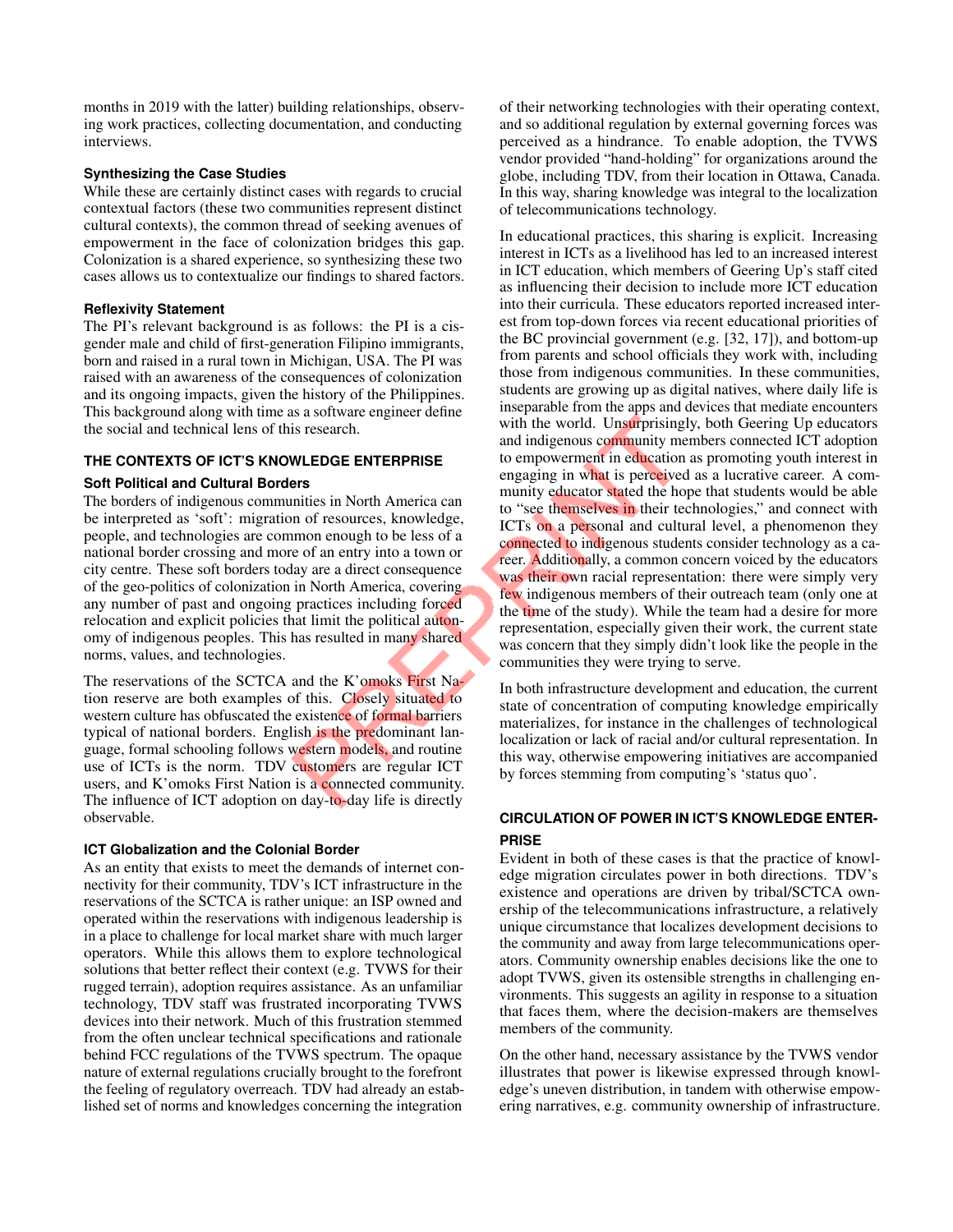Simply, organizations like TDV need vendor support to expand their network through adoption. Simultaneously, regulations like those enforced by the FCC are explicit exercises of power [\[4,](#page-4-17) [16\]](#page-4-18), mitigating the freedom of organizations like TDV to control and deploy their technologies in line with their community context. What is 'legal' has been defined outside of the community (and therefore decontextualized), and enforced by external institutions.

In the case of Geering Up, providing a sense of opportunity to pursue a career in ICTs is an explicitly empowering notion echoed by educators, administrators, and indigenous community members alike. However, the current centering of the computing knowledge enterprise presents itself in the form of limited examples and limited awareness of indigenous produced ICTs, especially by those students who will go on to be the next generation of builders. This parallels the racial representation of educators, where limited representation leads to limited awareness of indigenous students' own potential. Thus, students who could become developers must look to non-indigenous cultural centers for inspiration, obscuring their ability to "see themselves in their technologies."

#### **Empowerment and Disempowerment are Entangled**

Using aspects of Dourish & Mainwaring's [\[6\]](#page-4-1) colonial narratives as an analytic framework of sorts can help scholars critically view assumptions that undergird ICT globalization, especially in contexts where technology is described as diffusing from developed to developing contexts. Assumptions of uneven distribution of knowledge manifest literally as knowledge migrates, driven by interests on both sides. Assumptions of universality likewise manifest through broad regulations that may or may not synthesize with a local context, or the ICT ecosystem's means of implicitly quelling epistemological plurality through maintaining a racial and technological 'status quo', what Feenberg describes as the "technical code" [\[8\]](#page-4-13).

However, the practice of knowledge migration in ICT globalization (and knowledge migration more generally) obscures these underlying colonial assumptions and their inherently disempowering nature, as they are entangled with themes of empowerment: encounters with those in both case studies who live daily with colonial realities reveal them to be much more engaged with what computing (and more broadly STEM) offers them and their communities. In these cases, it could be broadband internet access for their community, or opportunities for a lucrative livelihood. Simultaneously, computing's knowledge enterprise exercises a form of control over these processes. We observe that, for organizations like TDV, power is expressed through external regulation and dependence on external institutions (like the vendor) to adopt and adapt novel technologies. We also observe that for Geering Up's communities, power is expressed through the current lack of representation in technologies and educators alike, threatening to maintain a 'status quo' over the shape and form of digital technologies. In this sense, educational practices are both explicitly empowering in knowledges they bring, but the process has disempowering obstacles to overcome.

What we believe this to be indicative of is that the current state of the computing's knowledge enterprise *entangles* empowerment and disempowerment. Critical theorists have long known about the simultaneous oppressive and emancipatory potential of ICTs [\[36\]](#page-5-15). They are, in essence, two sides of the same coin of ICT globalization.

#### **Escaping Computing's Colonial Impulse**

This fact becomes even more significant when disempowerment is placed within the discourse of colonialism, given indigenous communities' constant ongoing battle against colonization. Indigenous communities in North America are locked in a daily struggle to maintain agency over their community's cultural integrity [\[18\]](#page-4-14), so in situations where tools for empowerment (like ICTs) can nonetheless become avenues of control, disentangling empowerment and disempowerment becomes essential.

Perhaps central to conceptualizing colonialism as a knowledge enterprise in the way that Dourish & Mainwaring [\[6\]](#page-4-1) do is the a theme of *centrality* of power in ICT: knowledge migrates from "centers of power," what is being assumed universal still has its origins in these centers, and processes of migration are conceptualized by a center-periphery divide. In this sense, colonial narratives depend crucially on this centrality achieving hegemonic status.

By corollary, unseating centrality suggests a re-rendering of computing as a pluralistic epistemological endeavor, challenging the centrality of power that is foundational in the knowledge enterprise. The development of the concept of 'epistemic delinking' by decoloniality scholars like Walter Mignolo [\[22\]](#page-5-16) provides a theoretical basis for this movement by proposing a transition from epistemic universality to epistemic plurality. Within computing, to unseat the centrality of power at the heart of the knowledge enterprise necessitates a radical rethinking of just what computing means: its shapes, its forms, and how different epistemological perspectives can create it. This rethinking must in turn occur in the hands of those communities and nations that are not within the "center" of computing's purported epistemic point of origin, but rather what could be considered its periphery, and are also engaging computing's potential in light of their own cultural, social, and personal foundations.

That being said, smaller communities with their own distinct cultural outlook face an uphill battle to disentangle empowerment from disempowerment. For instance, K'omoks First Nation consists of only around 200 registered members [\[11\]](#page-4-16) which severely hinders most forms of native ICT development: there are few ICT trained professionals, potentially insufficient financial resources to support such initiatives, as well as limited market interest in anything built for a particular community like K'omoks would largely be confined to just that and only that community.

Thus, while it remains unclear just what a decentralizing of ICT's knowledge enterprise would look like in reality, what I argue for nonetheless is that scholars working in postcolonial and decolonizing computing must foreground the question of disentanglement in analyses of ICT globalization's impact on people and societies. In fact, I argue that disentanglement should serve as the ultimate end-goal of computing as em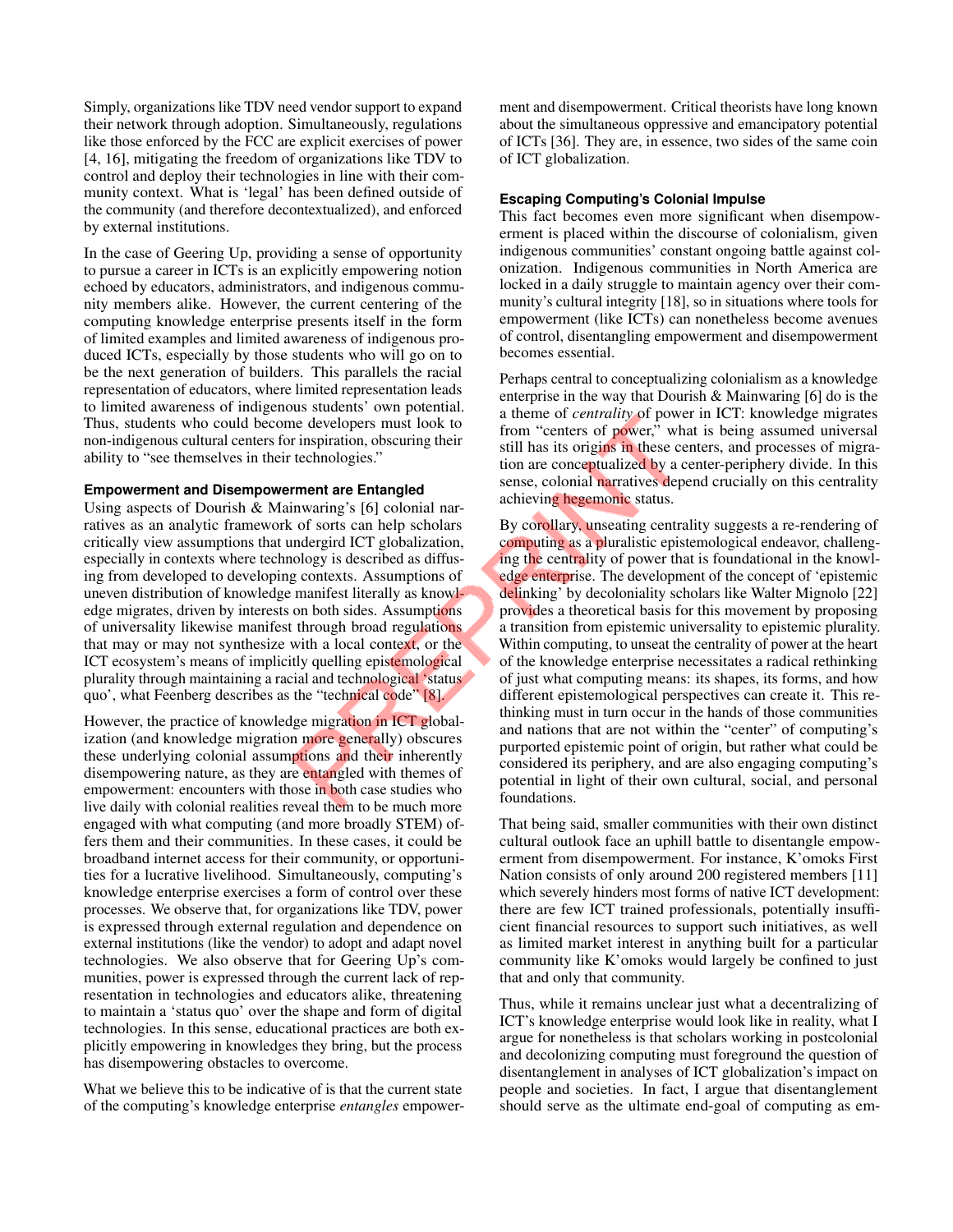powerment, and that, in turn, development projects should prioritize whether their initiatives truly move in the direction of epistemological delinking in computing.

#### **CONCLUSION**

Drawing on two distinct case studies working with organizations and communities that navigate colonial spaces, we drew insights into how power is expressed through computing's knowledge enterprise. Examination of the process of knowledge migration reveals it to be a circulating phenomenon, where the expression of power both serves and pushes against indigenous communities' potential to define the ICT narratives within their communities. We used this discussion to argue for a disentaglement of these conflicting forces through epistemic delinking of computing, but likewise acknowledge the pragmatic issues that need to be surmounted to realize computing's empowering potential. This perspective ought to be foregrounded during any ostensibly empowering computing initiative (such as ICTD/ICT4D and HCID/HCI4D), especially when those communities already contend with the daily consequences of 'traditional' colonialism as well as computing's colonial impulse.

#### <span id="page-4-7"></span>**REFERENCES**

- [1] Niamh Ní Bhroin. 2015. Social Media-Innovation: The Case of Indigenous Tweets. *The Journal of Media Innovations* 11, 2 (2015), 89–106. <http://www.journals.uio.no/index.php/TJMI>
- <span id="page-4-6"></span>[2] Therese Bissell. 2004. Digital Divide Dilemma: Preserving Native American Culture While Increasing Access to Information Technology on Reservations. *Journal of Law, Technology, and Policy* 2004, 1 (2004), 129–150. <http://heinonlinebackup.com/hol-cgi-bin/get>
- <span id="page-4-8"></span>[3] Richard Caneba and Carleen Maitland. 2017. Native American Cultural Identity through Imagery: An Activity Theory Approach to Image-Power. In *The ACM 9th International Conference on Information and Communication Technologies and Development (ICTD '17)*. Lahore, Pakistan, 1–10.
- <span id="page-4-17"></span>[4] Richard Caneba and Carleen Maitland. 2019. Dynamics of Technological Mediation: A Case of Television White Space Deployment. In *The ACM 10th International Conference on Information and Communication Technologies and Development (ICTD '19)*. Ahmedabad, India, 1–10. DOI: <http://dx.doi.org/10.1145/3287098.3287121>
- <span id="page-4-12"></span>[5] Ellen Cushman. 2013. Wampum, Sequoyan, and Story: Decolonizing the Digital Archive. *College English* 76, 2 (2013), 115–135. DOI: <http://dx.doi.org/10.2307/24238145>
- <span id="page-4-1"></span>[6] Paul Dourish and Scott D Mainwaring. 2012. Ubicomp's Colonial Impulse. In *Proceedings of the 2012 ACM Conference on Ubiquitous Computing*. ACM, 133–142.
- <span id="page-4-2"></span>[7] Robert W Fairlie. 2004. Race and the digital divide. *Contributions in Economic Analysis & Policy* 3, 1 (2004).
- <span id="page-4-13"></span>[8] Andrew Feenberg. 2005. Critical Theory of Technology: An Overview. *Tailoring Biotechnologies* I, 1 (2005), 47–64. DOI:<http://dx.doi.org/10.2307/2904830>
- <span id="page-4-9"></span>[9] Candace Galla. 2018a. Technology training and praxis at the American Indian Language Development Institute: Computer applications for indigenous language communities. *Canadian Modern Language Review* 74, 3 (2018), 388–433. DOI: <http://dx.doi.org/10.3138/cmlr.4044>
- <span id="page-4-10"></span>[10] Candace Kaleimamoowahinekapu Galla. 2018b. Digital Realities of Indigenous Language Revitalization: A Look at Hawaiian Language Technology in the Modern World. *Language and Literacy* 20, 3 (2018), 100–120. DOI:<http://dx.doi.org/10.20360/langandlit29412>
- <span id="page-4-16"></span>[11] Government of Canada. 2016. Population Characteristics: K'omoks First Nation. (2016). DOI: <http://dx.doi.org/10.1111/j.1600-0447.1971.tb02159.x>
- <span id="page-4-11"></span>[12] G Harmsworth. 1999. Indigenous values and GIS: a method and a framework. *Indigenous Knowledge and Development Monitor* 80 (1999), 1–7. <http://www.iapad.org/publications/ppgis/indigenous>
- <span id="page-4-3"></span>[13] Donna L Hoffman and Thomas P Novak. 1998. Bridging the Digital Divide: The Impact of Race on Computer Access and Internet Use. (1998).
- <span id="page-4-0"></span>[14] Lara Houston and Steven J. Jackson. 2017. Caring for the "Next Billion" Mobile Handsets: Proprietary Closures and the Work of Repair. *Information Technologies & International Development* 13 (2017), 200–214.
- <span id="page-4-4"></span>[15] Linda A Jackson, Yong Zhao, Anthony Kolenic III, Hiram E Fitzgerald, Rena Harold, and Alexander Von Eye. 2008. Race, gender, and information technology use: The new digital divide. *CyberPsychology & Behavior* 11, 4 (2008), 437–442.
- <span id="page-4-18"></span>[16] Santosh Kawade and Maziar Nekovee. 2012. Is Wireless Broadband Provision to Rural Communities in TV Whitespaces Viable?: A UK Case Study and Analysis. *IEEE International Symposium on Dynamic Spectrum Access Networks* 147 (2012), 461–466. DOI: <http://dx.doi.org/10.1109/MCOM.2011.5723802>
- <span id="page-4-15"></span>[17] John Lehmann. 2016. B.C. government's high-tech school coding plan lacks hardware support. (jan 2016). [https:](https://www.theglobeandmail.com/news/british-columbia/bc-governments-high-tech-school-coding-plan-lacks-hardware-support/article28276438/) [//www.theglobeandmail.com/news/british-columbia/](https://www.theglobeandmail.com/news/british-columbia/bc-governments-high-tech-school-coding-plan-lacks-hardware-support/article28276438/)

[bc-governments-high-tech-school-coding-plan-lacks-har](https://www.theglobeandmail.com/news/british-columbia/bc-governments-high-tech-school-coding-plan-lacks-hardware-support/article28276438/)dware-suppo [article28276438/](https://www.theglobeandmail.com/news/british-columbia/bc-governments-high-tech-school-coding-plan-lacks-hardware-support/article28276438/)

- <span id="page-4-14"></span>[18] David B. MacDonald and Graham Hudson. 2012. The genocide question and Indian residential schools in Canada. *Canadian Journal of Political Science* 45, 2 (2012), 427–449. DOI: <http://dx.doi.org/10.1017/S000842391200039X>
- <span id="page-4-5"></span>[19] Rob McMahon. 2014. From Digital Divides to the First Mile : Indigenous Peoples and the Network Society in Canada. *International Journal of Communications* 8